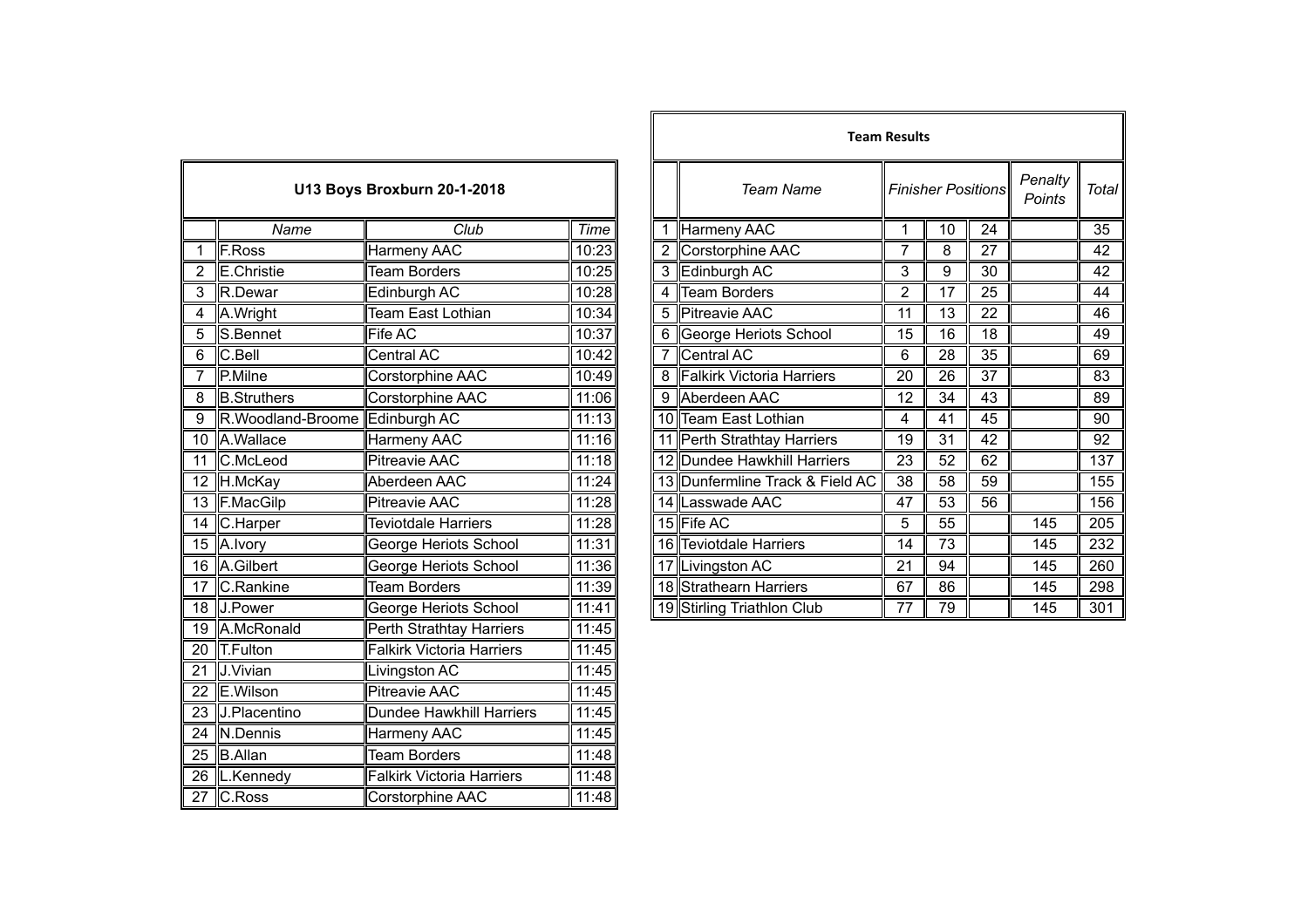| 28              | E.Campbell        | Central AC                       | 11:48              |
|-----------------|-------------------|----------------------------------|--------------------|
| $\overline{29}$ | R.Williams        | <b>Corstorphine AAC</b>          | 11:54              |
| $\overline{30}$ | R.Newman          | <b>Edinburgh AC</b>              | 11:56              |
| $\overline{31}$ | <b>D.Lidstone</b> | <b>Perth Strathtay Harriers</b>  | 11:56              |
| $\overline{32}$ | T.Thin            | <b>George Heriots School</b>     | $\overline{12:}00$ |
| $\overline{33}$ | D.Frew            | <b>George Heriots School</b>     | 12:00              |
| 34              | F.Cooper          | Aberdeen AAC                     | 12:00              |
| 35              | E.Docherty        | Central AC                       | 12:04              |
| $\overline{36}$ | J.Sadler          | George Heriots School            | 12:09              |
| $\overline{37}$ | M.Close           | <b>Falkirk Victoria Harriers</b> | 12:14              |
| $\overline{38}$ | E.Russell         | Dunfermline Track & Field AC     | 12:14              |
| 39              | O.Rodger          | <b>Pitreavie AAC</b>             | 12:16              |
| 40              | R.Bright          | George Heriots School            | 12:18              |
| 41              | C.Campbell        | <b>Team East Lothian</b>         | 12:18              |
| $\overline{42}$ | H.Mowatt          | <b>Perth Strathtay Harriers</b>  | 12:20              |
| 43              | T.Jones           | Aberdeen AAC                     | 12:23              |
| 44              | L.Christie        | <b>Pitreavie AAC</b>             | 12:23              |
| 45              | J.Renton          | <b>Team East Lothian</b>         | 12:23              |
| 46              | J.Wilson          | Perth Strathtay Harriers         | 12:27              |
| $\overline{47}$ | D.Howard          | Lasswade AAC                     | 12:31              |
| $\overline{48}$ | S.Graham          | <b>Falkirk Victoria Harriers</b> | 12:32              |
| 49              | C.Riley           | <b>Team East Lothian</b>         | 12:34              |
| 50              | A.Page            | <b>Team East Lothian</b>         | 12:37              |
| 51              | H.Cant            | <b>Falkirk Victoria Harriers</b> | 12:37              |
| $\overline{52}$ | L.McKenzie        | <b>Dundee Hawkhill Harriers</b>  | 12:37              |
| $\overline{53}$ | C.Chambers        | Lasswade AAC                     | 12:42              |
| 54              | E.Lorrimer        | Harmeny AAC                      | 12:42              |
| 55              | A.Armstrong       | Fife AC                          | 12:43              |
| 56              | A.Scott           | Lasswade AAC                     | 12:43              |
| 57              | C.Mackay          | <b>Falkirk Victoria Harriers</b> | 12:43              |
| 58              | S.Simmons         | Dunfermline Track & Field AC     | 12:49              |
| 59              | R.Shanley         | Dunfermline Track & Field AC     | 12:49              |
| 60              | M.Cartledge       | Lasswade AAC                     | 12:49              |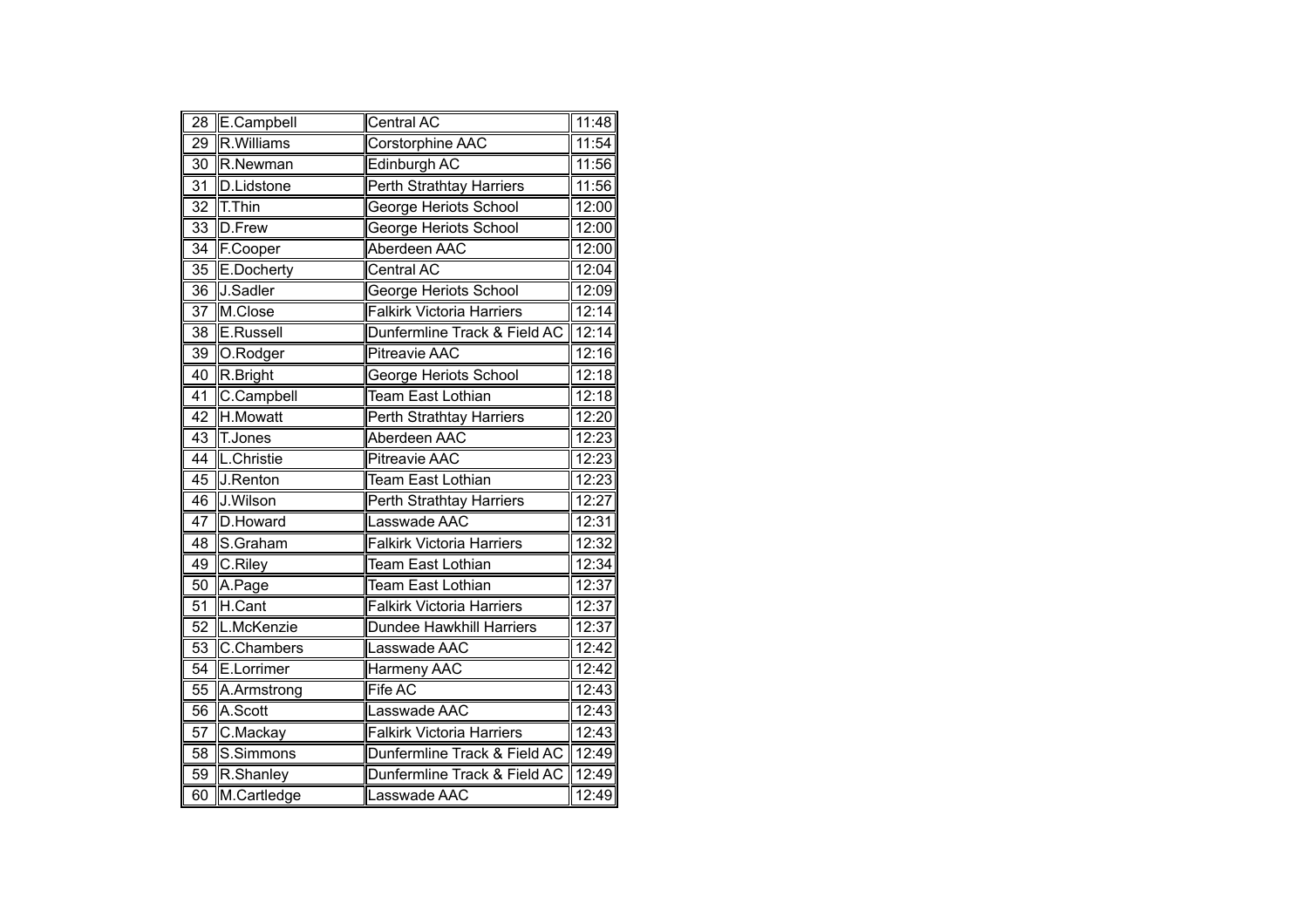| 61              | J.Lorrimer          | <b>Harmeny AAC</b>               | 12:49 |
|-----------------|---------------------|----------------------------------|-------|
| 62              | J.Donald            | <b>Dundee Hawkhill Harriers</b>  | 12:49 |
| 63              | A.Brown             | Lasswade AAC                     | 12:53 |
| 64              | R.Ledingham         | Corstorphine AAC                 | 12:55 |
| 65              | A.Dye               | Dundee Hawkhill Harriers         | 12:57 |
| 66              | M.Harley            | Dunfermline Track & Field AC     | 13:01 |
| 67              | A.Skinner           | Strathearn Harriers              | 13:09 |
| 68              | F.Passway           | Dundee Hawkhill Harriers         | 13:09 |
| 69              | <b>F.Stewart</b>    | Harmeny AAC                      | 13:14 |
| $\overline{70}$ | A.Baird             | <b>Falkirk Victoria Harriers</b> | 13:17 |
| 71              | M.Lapyre            | Edinburgh AC                     | 13:17 |
| 72              | A.Miller            | Lasswade AAC                     | 13:17 |
| $\overline{73}$ | R.Woodland-Broome   | <b>Teviotdale Harriers</b>       | 13:17 |
| $\overline{74}$ | K.Simpson           | Dundee Hawkhill Harriers         | 13:21 |
| 75              | J.McDermott         | George Heriots School            | 13:23 |
| 76              | S.Baverstock        | Aberdeen AAC                     | 13:23 |
| 77              | R.Johnston          | <b>Stirling Triathlon Club</b>   | 13:34 |
| 78              | R.Miller            | <b>Pitreavie AAC</b>             | 13:36 |
| 79              | M.Welsh             | <b>Stirling Triathlon Club</b>   | 13:39 |
| $\overline{80}$ | F.Scott             | Dundee Hawkhill Harriers         | 13:48 |
| $\overline{81}$ | Z.Brechin           | Harmeny AAC                      | 13:55 |
| 82              | D.Dickie            | Aberdeen AAC                     | 13:58 |
| 83              | O.Finlayson-Russell | Corstorphine AAC                 | 14:09 |
| $\overline{84}$ | C.Hendry            | <b>Falkirk Victoria Harriers</b> | 14:12 |
| 85              | J.McLeod            | Dundee Hawkhill Harriers         | 14:15 |
| 86              | A.Dale              | <b>Strathearn Harriers</b>       | 14:28 |
| 87              | F.Elliot            | Harmeny AAC                      | 14:41 |
| $\overline{88}$ | L.Monaco            | George Heriots School            | 14:43 |
| 89              | J.Stokes            | <b>Falkirk Victoria Harriers</b> | 14:43 |
| 90              | J.Finkelstein       | Harmeny AAC                      | 14:47 |
| 91              | J.Sibley            | George Heriots School            | 14:51 |
| 92              | D. McCulloch        | <b>Central AC</b>                | 15:13 |
| $\overline{93}$ | D.Dryley            | Dunfermline Track & Field AC     | 15:32 |